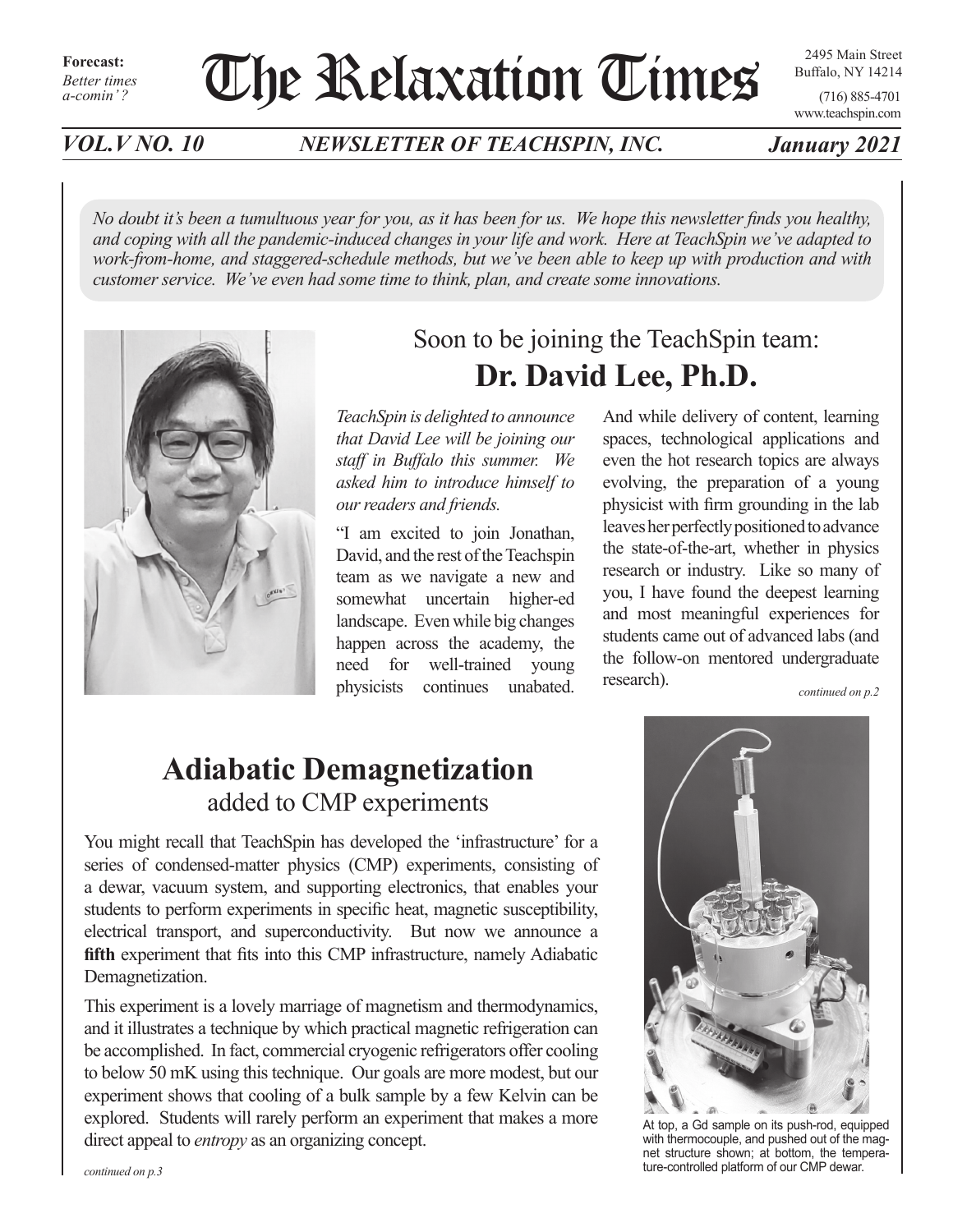To help design, develop, and deliver advanced physics lab equipment to undergraduate physics majors around the world – rather than just those in the department at a small liberal arts college – is an exciting prospect. As I grew up in Western New York, this is also a return to home.

My career and research interests have largely been in the field of Materials Physics – mostly in metastable metal alloys. After finishing college (Engineering-Physics, Princeton) and graduate school (Applied Physics, Caltech), my post-doc was a NASA-funded project to study the thermophysical properties of undercooled liquids. These studies involved doing calorimetry on undercooled molten metal alloys using either TEMPUS (a microgravityenvironment electromagnetic container, the successor to which is currently on ISS) or the ESL (electrostatic levitator, then located at JPL). While ESL experiments were complicated, they were far less so than the space shuttle flight experiments – and there was far less vomit involved in the testing (KC-135 flights were not my forté).

My first industry job involved working to scaleup production of a bulk metallic glass alloy discovered in our Caltech research group. The Zr-based alloy (dubbed Liquidmetal™) would eventually find its way into golf clubs, tennis rackets, missile fins, cell phone hinges and other applications. After that, I joined a startup called Symyx, which was doing combinatorial materials science some 15 years before it became all the rage at the funding agencies. My group ran 'combi' projects in phosphors, fuel-cell catalysts, magnetic, thermoelectric, spintronic, and metallic materials. While there I began to view so much of the interesting physics in materials as the physics of phase transitions. Phase transitions are such a universal concept, yet students get very little formal treatment on the topic in their undergraduate courses and almost no exposure to them experimentally. It is another reason I am so excited to join TeachSpin.

From Symyx I moved to another startup called Picoliter (later renamed LabCyte, and recently acquired by Beckman-Coulter). The technology involves using focused acoustic waves to eject droplets of liquid in a noncontact manner; a pulse of energy is delivered from a transducer coupled through the bottom of the container, typically a microwell plate; the meniscus bends upward until a droplet is ejected. These instruments are primarily used to mix minute quantities of fluids in pharma research, but also at the front end of a MALDI-TOF mass-spectrometer or anywhere one might require a tiny volume of fluid delivered precisely and without contact.

I rejoined academia in Fall 2003 at Gordon College (Wenham, MA), and have enjoyed mentoring undergraduate physics students as my wife Flora and I raised our now 17-year old daughter. While teaching, I was able to remain involved in the startup materials scene. In 2012, I took a year's leave to work at Glassimetal Technology, which is working to commercialize next-generation amorphous alloys, and a novel method for processing such alloys into applications such as orthodontics and electronics. Most recently, I have been working with Cambridge-based startup Kinalco to commercialize a new shape-memory alloy. Whether working to control a phase transition, such as with Kinalco, or avoid one completely, such as with a metallic glass, so many of the interesting (and useful) physical phenomena have their basis in an underlying phase transition. As with any novel technology, a deep understanding of the physics beneath it all is essential to making progress.

TeachSpin has so much great advanced lab equipment to help a student understand fundamental physics – and there is so much more that we can do and offer – it's an exciting time and I am grateful to be part of the team."

*And we're excited that he'll be arriving. Here's hoping that you, our readers, will soon have the chance to meet David Lee as part of the team at an in-person conference, too!*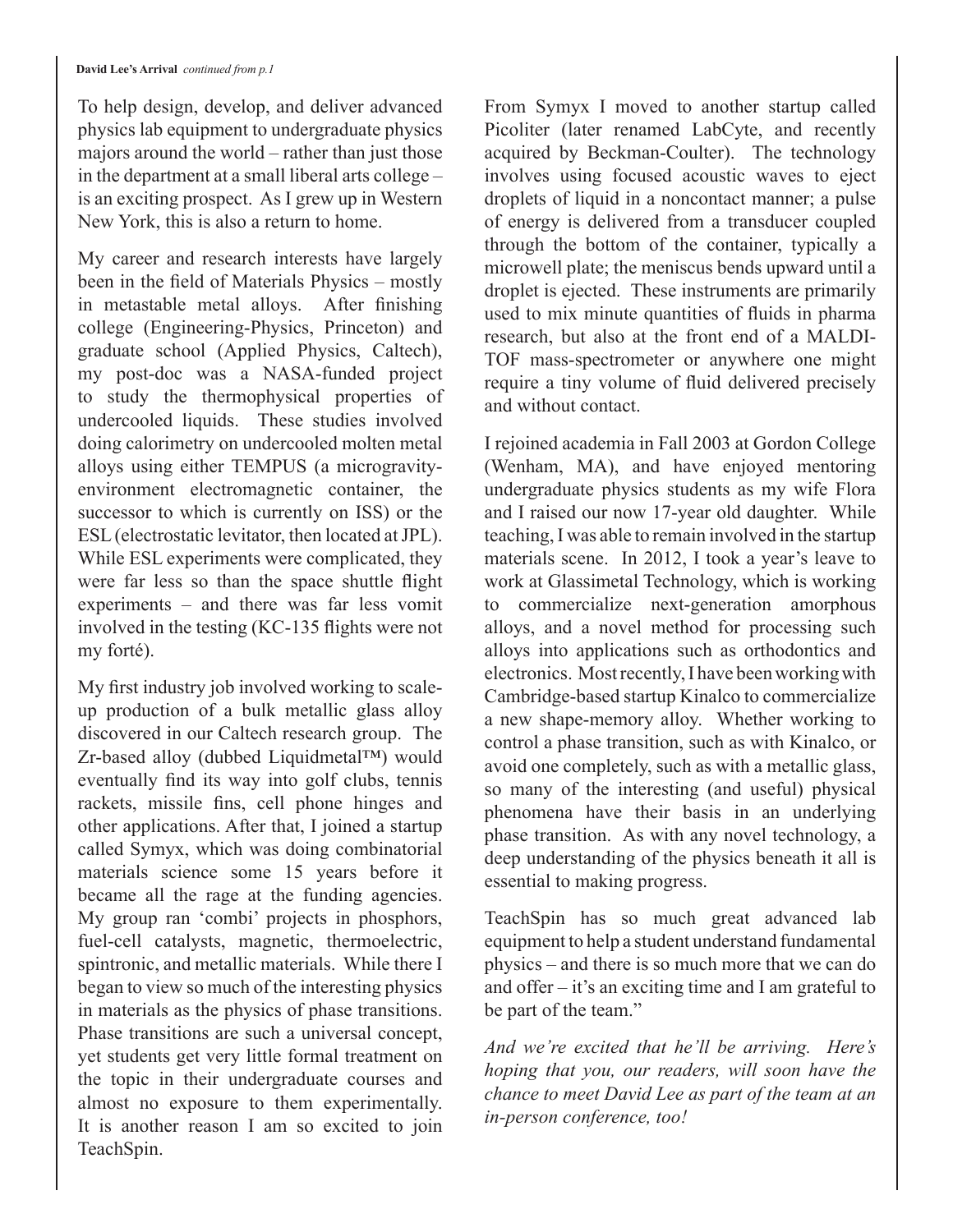This experiment takes advantage of the CMP dewar's temperature-controllable 'stage'. To that stage, we mount a special permanent-magnet structure that gives us a region of uniform magnetic field >0.9 T. We use our dewar's sample-manipulation capability to move a sample into, or out of, that magnetic field. We conduct the experiments in nitrogen, as a thermal-transfer gas. The built-in temperature servomechanism of the dewar chills both the magnet to a target temperature, and also the sample located inside the magnet. That gives us a sample that's magnetized and in its low-magnetic-entropy state. Now if the sample is pushed out of the high-field region, it demagnetizes, and its spin system acts like an 'entropy sponge'. The lattice entropy of the sample, and with it the bulk sample temperature, will drop.

We monitor the crucial temperature change of the sample, relative to the magnet, via a thermocouple.



Thermocouple detection of a 1.3-K cooling of a Gd sample upon removal from a 0.9-T field at 297 K – note also the re-warming of the sample upon re-insertion into the field.

We take advantage of the fast response of the sample, and the thermocouple, to record the rapid magnetic cooling we observe.

We can, of course, also allow the sample to 'equilibrate' to local temperature' while outside the magnet, and then see the 'magnetic heating' that results when its spins are driven adiabatically to a lower-entropy state upon inserting it into the high-field region.

Our CMP-AD experiment includes the high-field permanent-magnet structure we have developed, and a special Hall probe used to measure, and survey, its field. It includes samples of the rare-earth metals gadolinium (Gd) and terbium (Tb), as well as controlgroup samples of copper and aluminum. Each sample is equipped with a copper-constantan thermocouple for temperature measurement; TeachSpin's 'High Gain Utility Amplifier' maps the modest thermocouple voltage changes to easily-logged observable voltages. As always, a Manual provides guidance for students, and instruction in thinking in 'entropy space'. [For the benefit of CMP users who also have our Magnetic-Susceptibility experiment, we also include samples of Gd and Tb configured for use with that experiment.]

We show below some 'magnetic cooling' results obtained for Gd and Tb. The 'adiabatic temperature drop' observed upon removal from the field is plotted vertically, and is shown to depend on the starting temperature of the experiment. The results show dramatic and rather narrow peaks, whose location in temperature is directly related to the Curie temperature of these magnetizable rare-earth samples. The fact that Gd metal permits cooling in the vicinity of room temperature has not escaped the notice of innovators seeking to develop refrigeration technologies independent of 'greenhouse gases'.